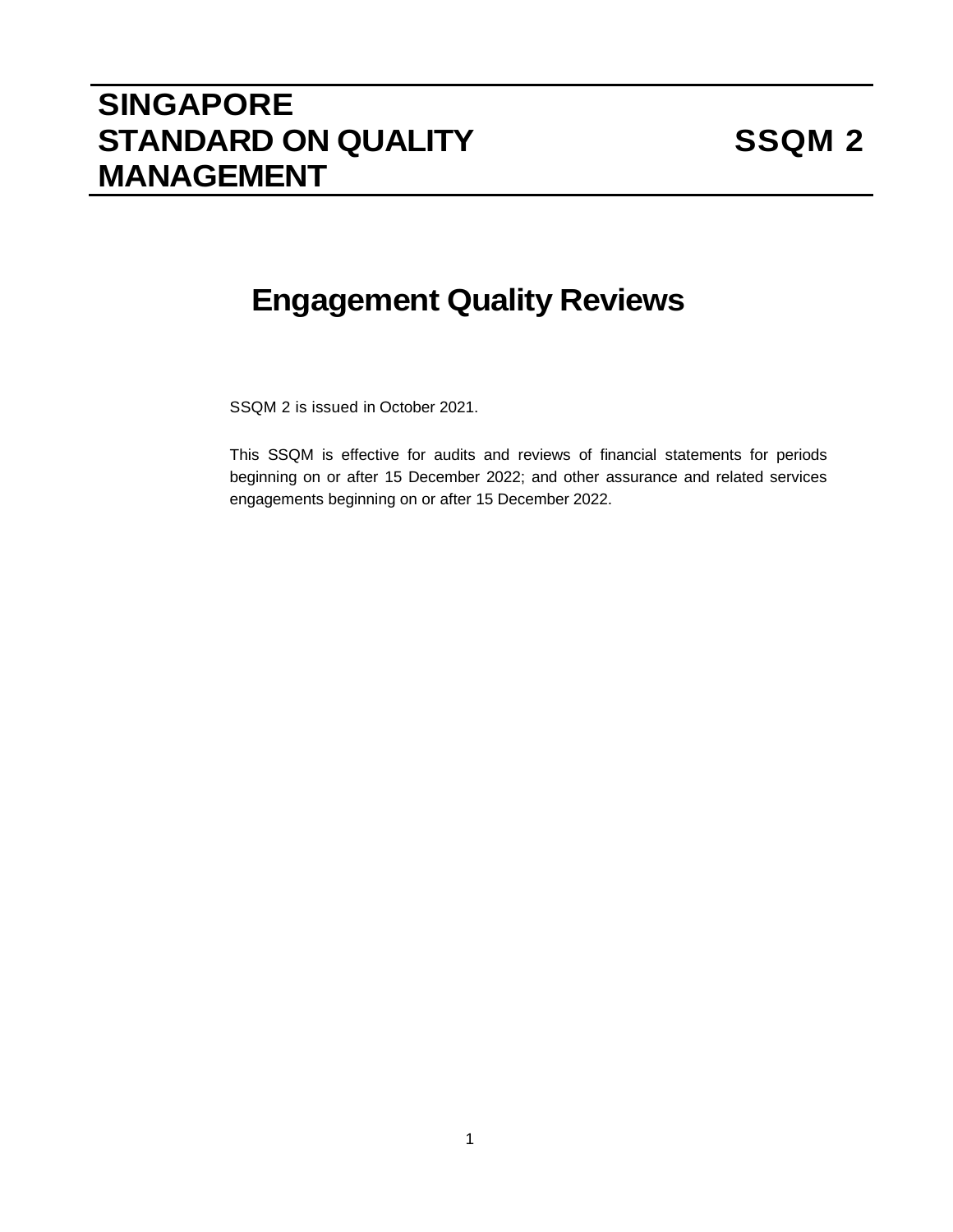## **SINGAPORE STANDARD ON QUALITY MANAGEMENT 2**

# **ENGAGEMENT QUALITY REVIEWS**

(Effective for audits and reviews of financial statements for periods beginning on or after 15 December 2022; and effective for other assurance and related services engagements beginning on or after 15 December 2022)

# **CONTENTS**

|                                                                                    | Paragraph  |
|------------------------------------------------------------------------------------|------------|
| <b>Introduction</b>                                                                |            |
| Scope of this SSQM                                                                 | 1–4        |
| The Firm's System of Quality Management and Role of Engagement Quality Reviews<br> | $5 - 9$    |
| Authority of this SSQM                                                             | 10         |
| <b>Effective Date</b>                                                              | 11         |
| <b>Objective</b>                                                                   | 12         |
| <b>Definitions</b>                                                                 | 13         |
| <b>Requirements</b>                                                                |            |
| Applying, and Complying with, Relevant Requirements                                | $14 - 16$  |
| Appointment and Eligibility of Engagement Quality Reviewers                        | $17 - 23$  |
| Performance of the Engagement Quality Review                                       | $24 - 27$  |
| Documentation                                                                      | $28 - 30$  |
| <b>Application and Other Explanatory Material</b>                                  |            |
| Appointment and Eligibility of Engagement Quality Reviewers                        | $A1 - A24$ |
| Performance of the Engagement Quality Review                                       | A25-A49    |
| Documentation                                                                      | A50-A53    |

Singapore Standard on Quality Management (SSQM) 2, *Engagement Quality Reviews,* should be read in conjunction with SSQM 1, *Quality Management for Firms that Perform Audits or Reviews of Financial Statements, or Other Assurance or Related Services Engagements*.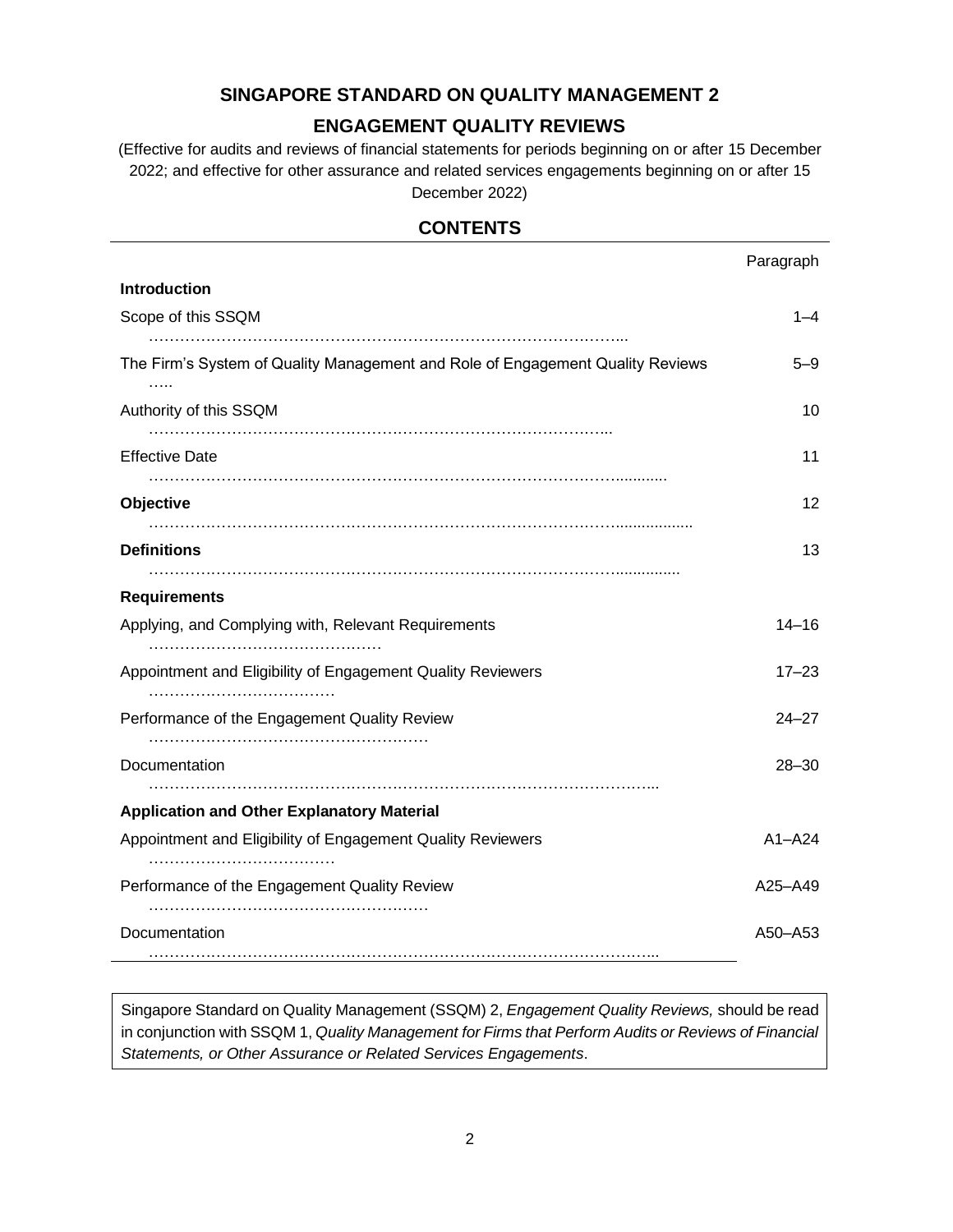# **Foreword**

i. This Standard is based on International Standard on Quality Management 2, with such amendments as were considered appropriate for local adoption.

## **Introduction**

## **Scope of this SSQM**

- 1. This Singapore Standard on Quality Management (SSQM) deals with:
	- (a) The appointment and eligibility of the engagement quality reviewer; and
	- (b) The engagement quality reviewer's responsibilities relating to the performance and documentation of an engagement quality review.
- 2. This SSQM applies to all engagements for which an engagement quality review is required to be performed in accordance with SSQM 1.<sup>1</sup> This SSQM is premised on the basis that the firm is subject to SSQM 1 or to national requirements that are at least as demanding. This SSQM is to be read in conjunction with relevant ethical requirements.
- 3. An engagement quality review performed in accordance with this SSQM is a specified response that is designed and implemented by the firm in accordance with  $SSQM$  1.<sup>2</sup> The performance of an engagement quality review is undertaken at the engagement level by the engagement quality reviewer on behalf of the firm.

## *Scalability*

4. The nature, timing and extent of the engagement quality reviewer's procedures required by this SSQM vary depending on the nature and circumstances of the engagement or the entity. For example, the engagement quality reviewer's procedures would likely be less extensive for engagements involving fewer significant judgments made by the engagement team.

#### **The Firm's System of Quality Management and Role of Engagement Quality Reviews**

- 5. SSQM 1 establishes the firm's responsibilities for its system of quality management and requires the firm to design and implement responses to address the quality risks in a manner that is based on, and responsive to, the reasons for the assessments given to the quality risks. $3$  The specified responses in SSQM 1 include establishing policies or procedures addressing engagement quality reviews in accordance with this SSQM.
- 6. The firm is responsible for designing, implementing and operating the system of quality management. Under SSQM 1, the objective of the firm is to design, implement and operate a system of quality management for audits or reviews of financial statements, or other assurance or related services engagements performed by the firm, that provides the firm with reasonable assurance that:

<sup>1</sup> Singapore Standard on Quality Management (SSQM) 1 (Previously Singapore Standard on Quality Control 1), *Quality Management for Firms that Perform Audits or Reviews of Financial Statements, or Other Assurance or Related Services Engagements*, paragraph 34(f)

<sup>2</sup> SSQM 1, paragraph 34(f)

<sup>3</sup> SSQM 1, paragraph 26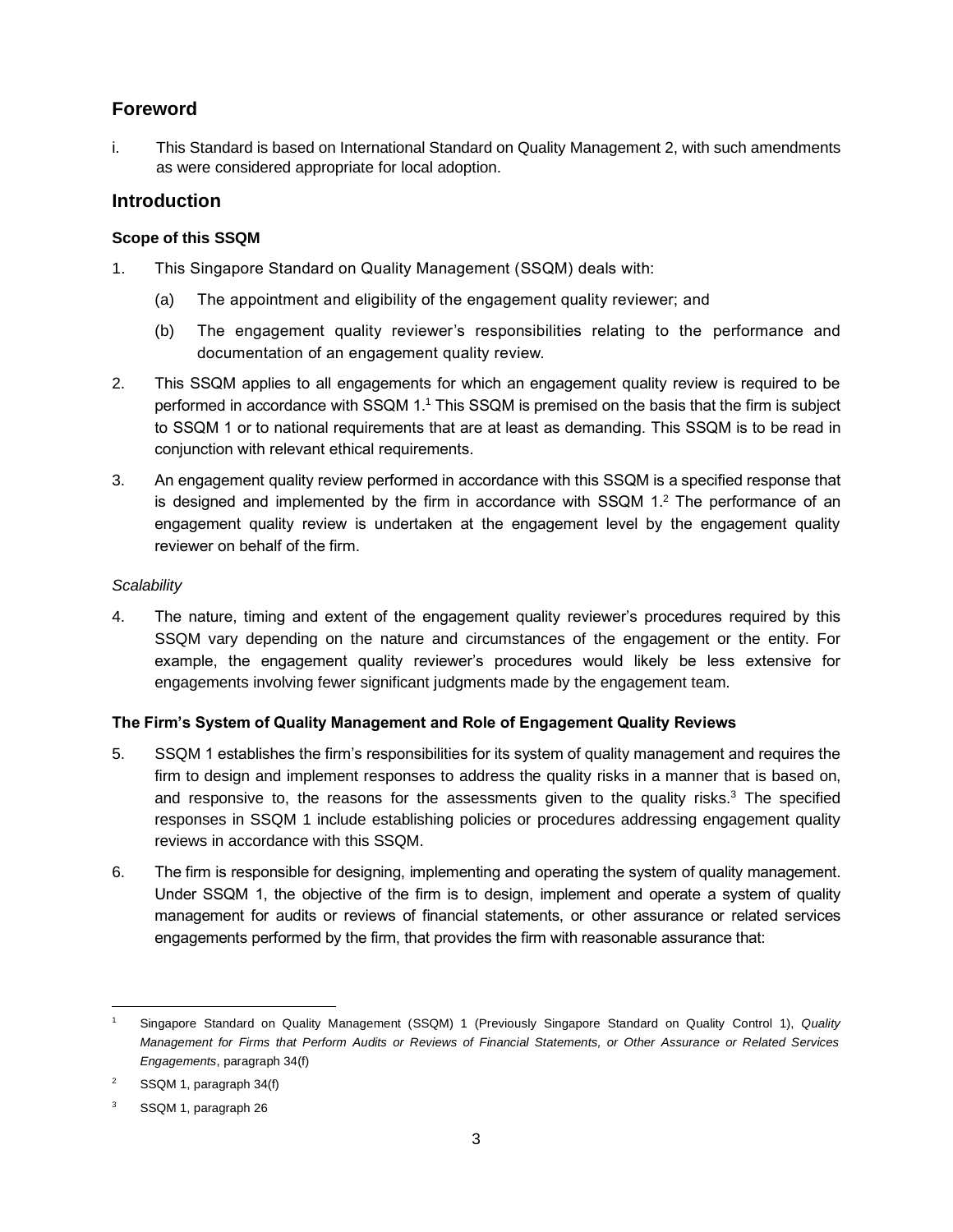- (a) The firm and its personnel fulfill their responsibilities in accordance with professional standards and applicable legal and regulatory requirements, and conduct engagements in accordance with such standards and requirements; and
- (b) Engagement reports issued by the firm or engagement partners are appropriate in the circumstances.<sup>4</sup>
- 7. As explained in SSQM 1,<sup>5</sup> the public interest is served by the consistent performance of quality engagements. Quality engagements are achieved through planning and performing engagements and reporting on them in accordance with professional standards and applicable legal and regulatory requirements. Achieving the objectives of those standards and complying with the requirements of applicable law or regulation involves exercising professional judgment and, when applicable to the type of engagement, exercising professional skepticism.
- 8. An engagement quality review is an objective evaluation of the significant judgments made by the engagement team and the conclusions reached thereon. The engagement quality reviewer's evaluation of significant judgments is performed in the context of professional standards and applicable legal and regulatory requirements. However, an engagement quality review is not intended to be an evaluation of whether the entire engagement complies with professional standards and applicable legal and regulatory requirements, or with the firm's policies or procedures.
- 9. The engagement quality reviewer is not a member of the engagement team. The performance of an engagement quality review does not change the responsibilities of the engagement partner for managing and achieving quality on the engagement, or for the direction and supervision of the members of the engagement team and the review of their work. The engagement quality reviewer is not required to obtain evidence to support the opinion or conclusion on the engagement, but the engagement team may obtain further evidence in responding to matters raised during the engagement quality review.

#### **Authority of this SSQM**

10. This SSQM contains the objective for the firm in following this SSQM, and requirements designed to enable the firm and the engagement quality reviewer to meet that stated objective. In addition, this SSQM contains related guidance in the form of application and other explanatory material and introductory material that provides context relevant to a proper understanding of this SSQM, and definitions. SSQM  $1^6$  explains the terms objective, requirements, application and other explanatory material, introductory material, and definitions.

#### **Effective Date**

- 11. This SSQM is effective for:
	- (a) Audits and reviews of financial statements for periods beginning on or after 15 December 2022; and
	- (b) Other assurance and related services engagements beginning on or after 15 December 2022.

SSQM 1, paragraph 14

<sup>5</sup> SSQM 1, paragraph 15

<sup>6</sup> SSQM 1, paragraphs 12 and A6–A9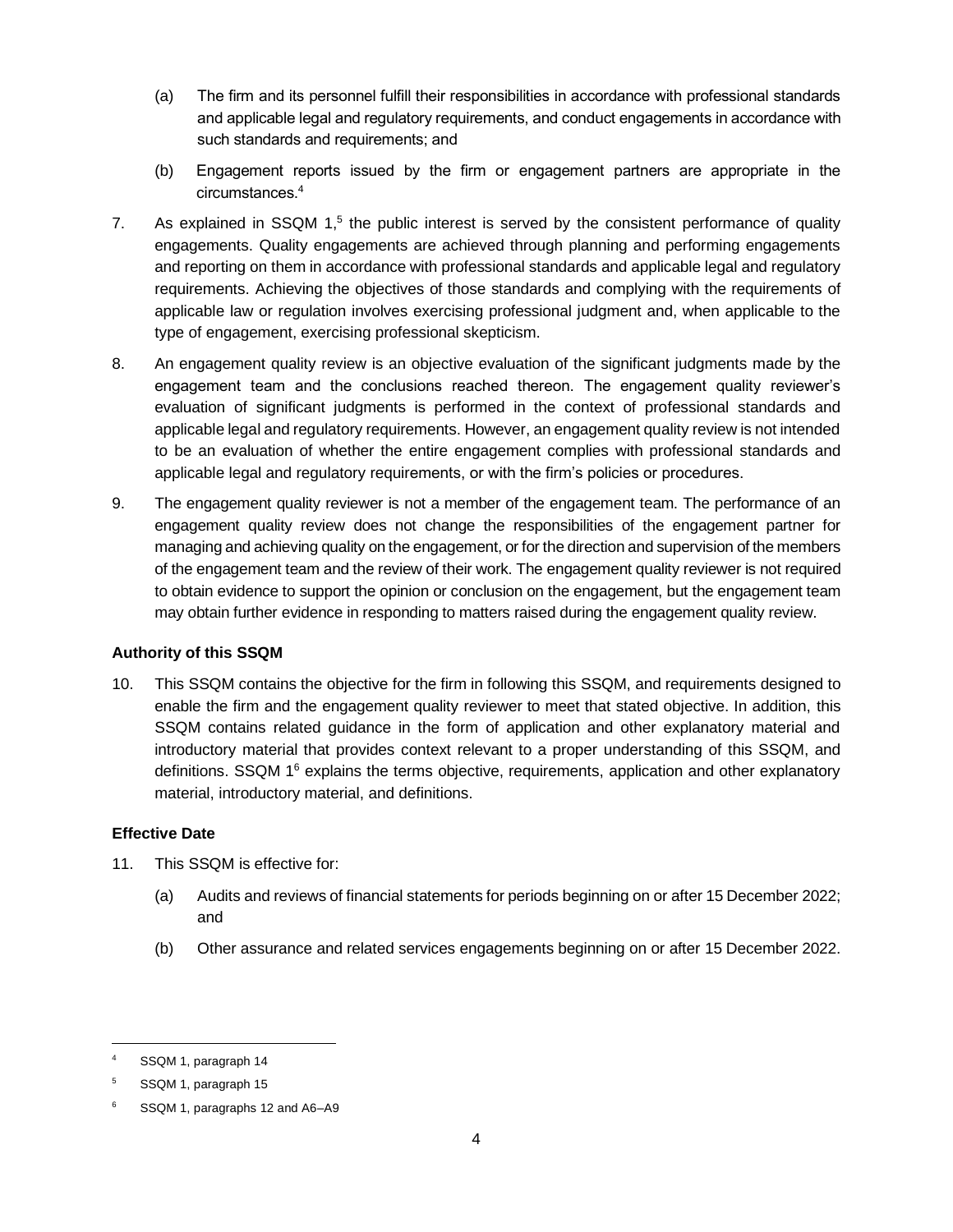# **Objective**

12. The objective of the firm, through appointing an eligible engagement quality reviewer, is to perform an objective evaluation of the significant judgments made by the engagement team and the conclusions reached thereon.

# **Definitions**

- 13. For purposes of this SSQM, the following terms have the meanings attributed below:
	- (a) Engagement quality review An objective evaluation of the significant judgments made by the engagement team and the conclusions reached thereon, performed by the engagement quality reviewer and completed on or before the date of the engagement report.
	- (b) Engagement quality reviewer A partner, other individual in the firm, or an external individual, appointed by the firm to perform the engagement quality review.
	- (c) Relevant ethical requirements Principles of professional ethics and ethical requirements that are applicable to a professional accountant when undertaking the engagement quality review. Relevant ethical requirements ordinarily comprise the provisions of the Institute of Singapore Chartered Accountants' Ethics Pronouncement (EP) 100 (Revised on 14 August 2020) *Code of Professional Conduct and Ethics* (ISCA Code) related to audits or reviews of financial statements, or other assurance or related services engagements, together with national requirements that are more restrictive. (Ref: Para. A12–A15)

# **Requirements**

## **Applying, and Complying with, Relevant Requirements**

- 14. The firm and the engagement quality reviewer shall have an understanding of this SSQM, including the application and other explanatory material, to understand the objective of this SSQM and to properly apply the requirements relevant to them.
- 15. The firm or the engagement quality reviewer, as applicable, shall comply with each requirement of this SSQM, unless the requirement is not relevant in the circumstances of the engagement.
- 16. The proper application of the requirements is expected to provide a sufficient basis for the achievement of the objective of this standard. However, if the firm or the engagement quality reviewer determines that the application of the relevant requirements does not provide a sufficient basis for the achievement of the objective of this standard, the firm or the engagement quality reviewer, as applicable, shall take further actions to achieve the objective.

#### **Appointment and Eligibility of Engagement Quality Reviewers**

- 17. The firm shall establish policies or procedures that require the assignment of responsibility for the appointment of engagement quality reviewers to an individual(s) with the competence, capabilities and appropriate authority within the firm to fulfill the responsibility. Those policies or procedures shall require such individual(s) to appoint the engagement quality reviewer. (Ref: Para. A1–A3)
- 18. The firm shall establish policies or procedures that set forth the criteria for eligibility to be appointed as an engagement quality reviewer. Those policies or procedures shall require that the engagement quality reviewer not be a member of the engagement team, and: (Ref: Para. A4)
	- (a) Has the competence and capabilities, including sufficient time, and the appropriate authority to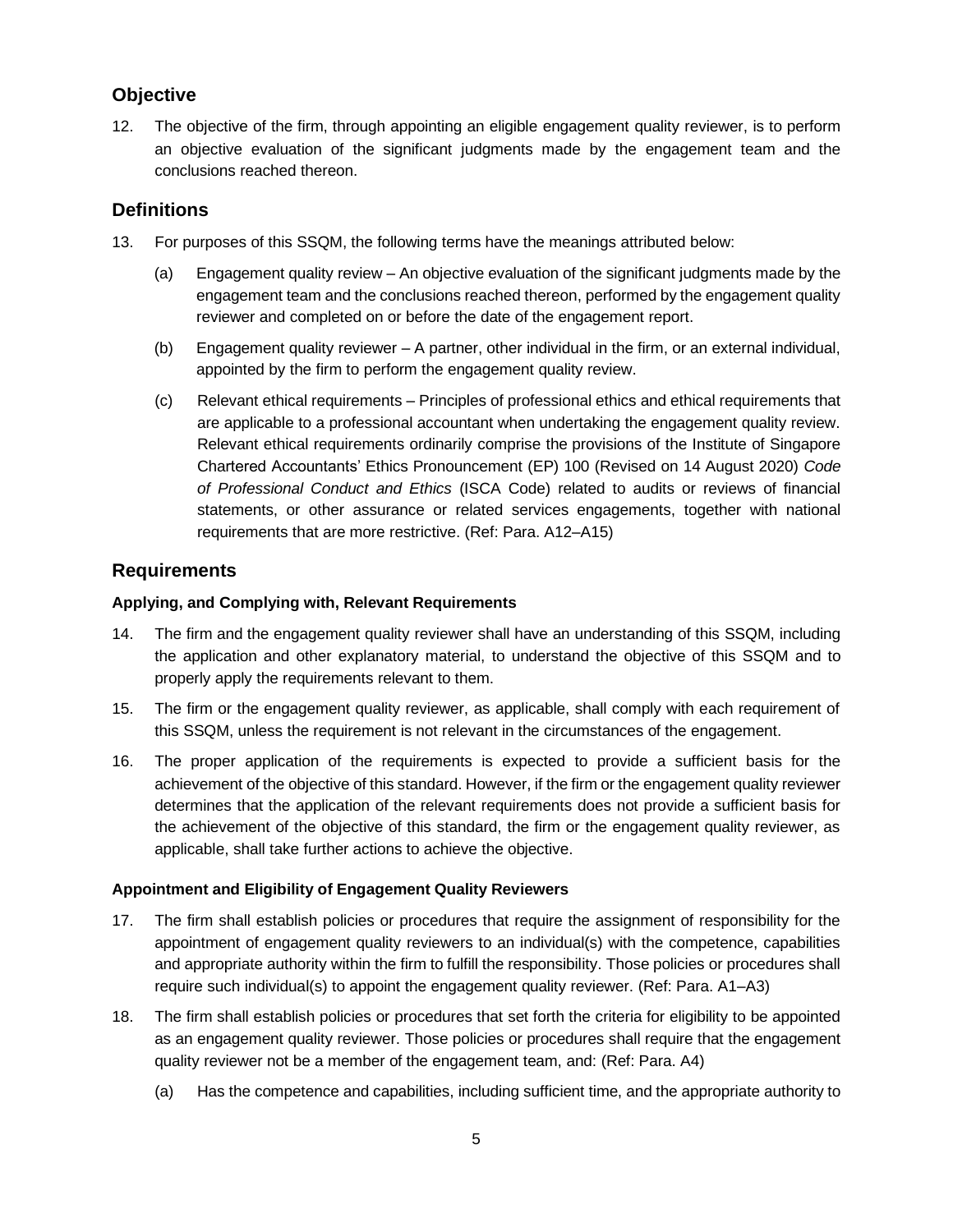perform the engagement quality review; (Ref: Para. A5–A11)

- (b) Complies with relevant ethical requirements, including in relation to threats to objectivity and independence of the engagement quality reviewer; and (Ref: Para. A12–A15)
- (c) Complies with provisions of law and regulation, if any, that are relevant to the eligibility of the engagement quality reviewer. (Ref: Para. A16)
- 19. The firm's policies or procedures established in accordance with paragraph 18(b) shall also address threats to objectivity created by an individual being appointed as an engagement quality reviewer after previously serving as the engagement partner. Such policies or procedures shall specify a cooling-off period of two years, or a longer period if required by relevant ethical requirements, before the engagement partner can assume the role of engagement quality reviewer. (Ref: Para. A17–A18)
- 20. The firm shall establish policies or procedures that set forth the criteria for eligibility of individuals who assist the engagement quality reviewer. Those policies or procedures shall require that such individuals not be members of the engagement team, and:
	- (a) Have the competence and capabilities, including sufficient time, to perform the duties assigned to them; and (Ref: Para. A19)
	- (b) Comply with relevant ethical requirements, including in relation to threats to their objectivity and independence and, if applicable, the provisions of law and regulation. (Ref: Para. A20– A21)
- 21. The firm shall establish policies or procedures that:
	- (a) Require the engagement quality reviewer to take overall responsibility for the performance of the engagement quality review; and
	- (b) Address the engagement quality reviewer's responsibility for determining the nature, timing and extent of the direction and supervision of the individuals assisting in the review, and the review of their work. (Ref: Para. A22)

#### *Impairment of the Engagement Quality Reviewer's Eligibility to Perform the Engagement Quality Review*

- 22. The firm shall establish policies or procedures that address circumstances in which the engagement quality reviewer's eligibility to perform the engagement quality review is impaired and the appropriate actions to be taken by the firm, including the process for identifying and appointing a replacement in such circumstances. (Ref: Para. A23)
- 23. When the engagement quality reviewer becomes aware of circumstances that impair the engagement quality reviewer's eligibility, the engagement quality reviewer shall notify the appropriate individual(s) in the firm, and: (Ref: Para. A24)
	- (a) If the engagement quality review has not commenced, decline the appointment to perform the engagement quality review; or
	- (b) If the engagement quality review has commenced, discontinue the performance of the engagement quality review.

#### **Performance of the Engagement Quality Review**

24. The firm shall establish policies or procedures regarding the performance of the engagement quality review that address: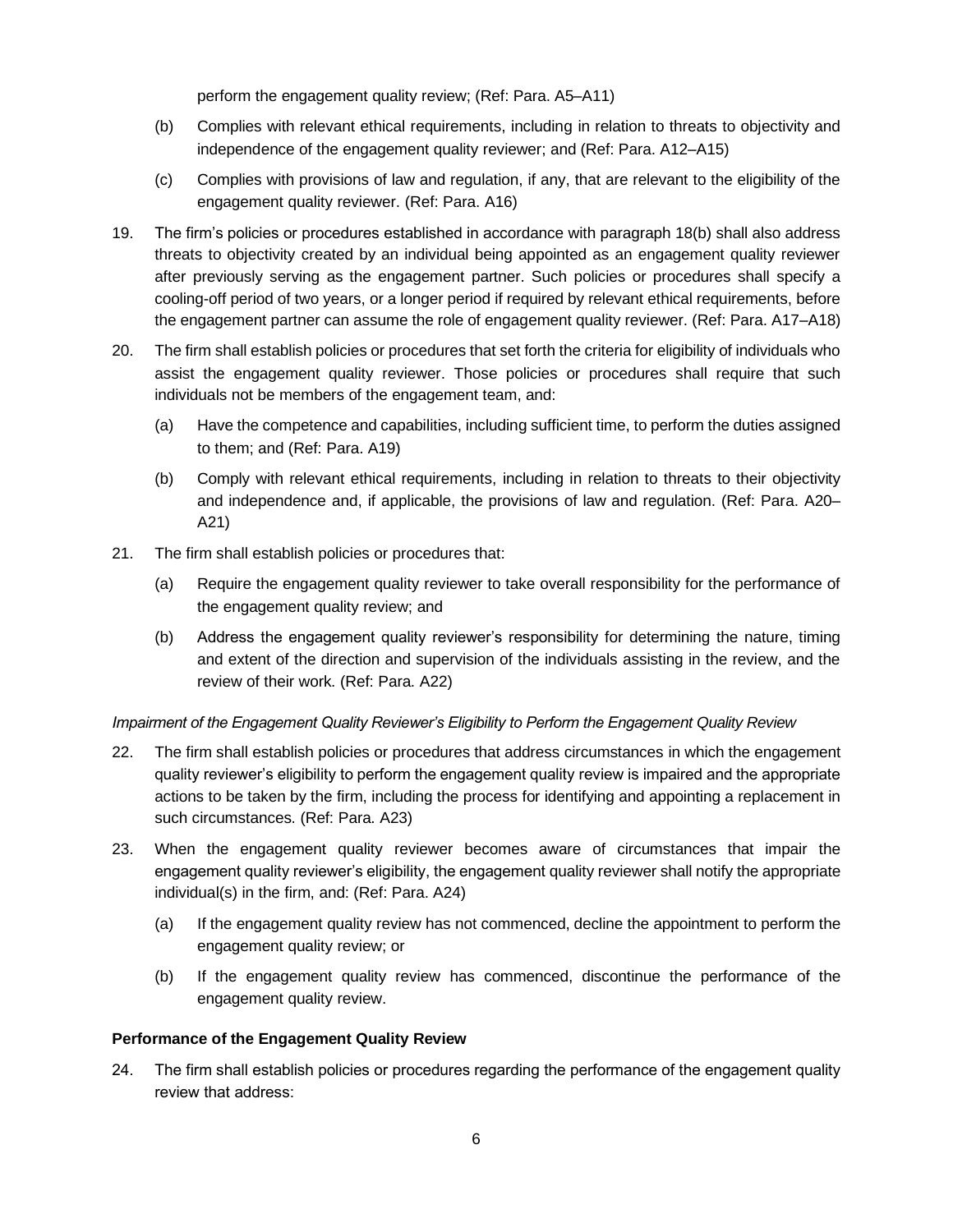- (a) The engagement quality reviewer's responsibilities to perform procedures in accordance with paragraphs 25–26 at appropriate points in time during the engagement to provide an appropriate basis for an objective evaluation of the significant judgments made by the engagement team and the conclusions reached thereon;
- (b) The responsibilities of the engagement partner in relation to the engagement quality review, including that the engagement partner is precluded from dating the engagement report until notification has been received from the engagement quality reviewer in accordance with paragraph 27 that the engagement quality review is complete; and (Ref: Para. A25–A26)
- (c) Circumstances when the nature and extent of engagement team discussions with the engagement quality reviewer about a significant judgment give rise to a threat to the objectivity of the engagement quality reviewer, and appropriate actions to take in these circumstances. (Ref: Para. A27)
- 25. In performing the engagement quality review, the engagement quality reviewer shall: (Ref: Para. A28–A33)
	- (a) Read, and obtain an understanding of, information communicated by: (Ref: Para. A34)
		- (i) The engagement team regarding the nature and circumstances of the engagement and the entity; and
		- (ii) The firm related to the firm's monitoring and remediation process, in particular identified deficiencies that may relate to, or affect, the areas involving significant judgments made by the engagement team.
	- (b) Discuss with the engagement partner and, if applicable, other members of the engagement team, significant matters and significant judgments made in planning, performing and reporting on the engagement. (Ref: Para. A35–A38)
	- (c) Based on the information obtained in (a) and (b), review selected engagement documentation relating to the significant judgments made by the engagement team and evaluate: (Ref: Para. A39–A43)
		- (i) The basis for making those significant judgments, including, when applicable to the type of engagement, the exercise of professional skepticism by the engagement team;
		- (ii) Whether the engagement documentation supports the conclusions reached; and
		- (iii) Whether the conclusions reached are appropriate.
	- (d) For audits of financial statements, evaluate the basis for the engagement partner's determination that relevant ethical requirements relating to independence have been fulfilled. (Ref: Para. A44)
	- (e) Evaluate whether appropriate consultation has taken place on difficult or contentious matters or matters involving differences of opinion and the conclusions arising from those consultations. (Ref: Para. A45)
	- (f) For audits of financial statements, evaluate the basis for the engagement partner's determination that the engagement partner's involvement has been sufficient and appropriate throughout the audit engagement such that the engagement partner has the basis for determining that the significant judgments made and the conclusions reached are appropriate given the nature and circumstances of the engagement. (Ref: Para. A46)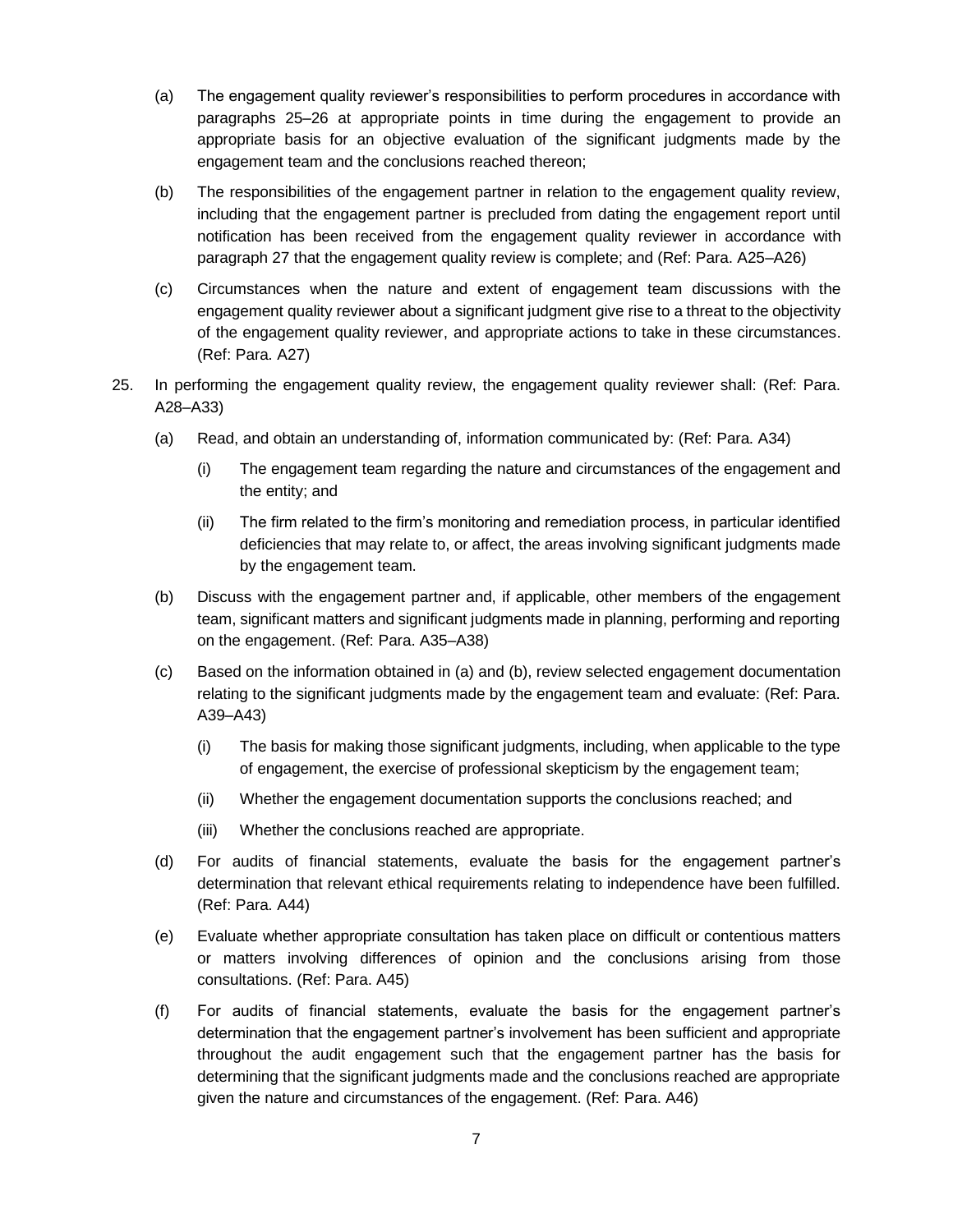- (g) Review:
	- (i) For audits of financial statements, the financial statements and the auditor's report thereon, including, if applicable, the description of the key audit matters; (Ref: Para. A47)
	- (ii) For review engagements, the financial statements or financial information and the engagement report thereon; or (Ref: Para. A47)
	- (iii) For other assurance and related services engagements, the engagement report, and when applicable, the subject matter information. (Ref: Para. A48)
- 26. The engagement quality reviewer shall notify the engagement partner if the engagement quality reviewer has concerns that the significant judgments made by the engagement team, or the conclusions reached thereon, are not appropriate. If such concerns are not resolved to the engagement quality reviewer's satisfaction, the engagement quality reviewer shall notify an appropriate individual(s) in the firm that the engagement quality review cannot be completed. (Ref: Para. A49)

#### *Completion of the Engagement Quality Review*

27. The engagement quality reviewer shall determine whether the requirements in this SSQM with respect to the performance of the engagement quality review have been fulfilled, and whether the engagement quality review is complete. If so, the engagement quality reviewer shall notify the engagement partner that the engagement quality review is complete.

#### **Documentation**

- 28. The firm shall establish policies or procedures that require the engagement quality reviewer to take responsibility for documentation of the engagement quality review. (Ref: Para. A50)
- 29. The firm shall establish policies or procedures that require documentation of the engagement quality review in accordance with paragraph 30, and that such documentation be included with the engagement documentation.
- 30. The engagement quality reviewer shall determine that the documentation of the engagement quality review is sufficient to enable an experienced practitioner, having no previous connection with the engagement, to understand the nature, timing and extent of the procedures performed by the engagement quality reviewer and, when applicable, individuals who assisted the reviewer, and the conclusions reached in performing the review. The engagement quality reviewer also shall determine that the documentation of the engagement quality review includes: (Ref: Para. A51–A53)
	- (a) The names of the engagement quality reviewer and individuals who assisted with the engagement quality review;
	- (b) An identification of the engagement documentation reviewed;
	- (c) The basis for the engagement quality reviewer's determination in accordance with paragraph 27;
	- (d) The notifications required in accordance with paragraphs 26 and 27; and
	- (e) The date of completion of the engagement quality review.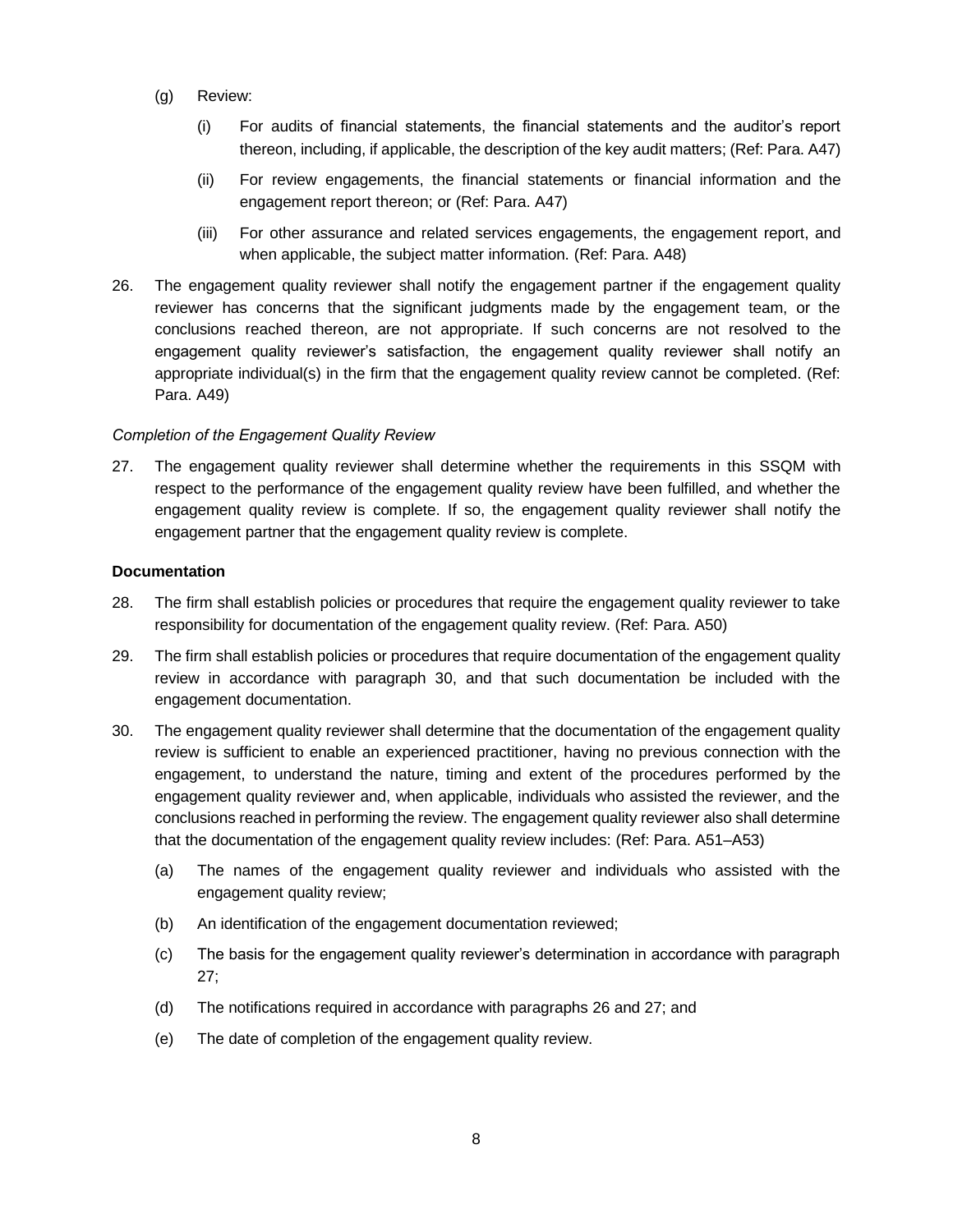# **Application and Other Explanatory Material**

## **Appointment and Eligibility of Engagement Quality Reviewers**

*Assignment of Responsibility for the Appointment of Engagement Quality Reviewers* (Ref: Para. 17)

- A1. Competence and capabilities that are relevant to an individual's ability to fulfill responsibility for the appointment of the engagement quality reviewer may include appropriate knowledge about:
	- The responsibilities of an engagement quality reviewer;
	- The criteria in paragraphs 18 and 19 regarding the eligibility of engagement quality reviewers; and
	- The nature and circumstances of the engagement or the entity subject to an engagement quality review, including the composition of the engagement team.
- A2. The firm's policies or procedures may specify that the individual responsible for the appointment of engagement quality reviewers not be a member of the engagement team for which an engagement quality review is to be performed. However, in certain circumstances (e.g., in the case of a smaller firm or a sole practitioner), it may not be practicable for an individual other than a member of the engagement team to appoint the engagement quality reviewer.
- A3. The firm may assign more than one individual to be responsible for appointing engagement quality reviewers. For example, the firm's policies or procedures may specify a different process for appointing engagement quality reviewers for audits of listed entities than for audits of non-listed entities or other engagements, with different individuals responsible for each process.

## *Eligibility of the Engagement Quality Reviewer* (Ref: Para. 18)

A4. In some circumstances, for example, in the case of a smaller firm or a sole practitioner, there may not be a partner or other individual in the firm who is eligible to perform the engagement quality review. In these circumstances, the firm may contract with, or obtain the services of, individuals external to the firm to perform the engagement quality review. An individual external to the firm may be a partner or an employee of a network firm, a structure or an organization within the firm's network, or a service provider. When using such an individual, the provisions in SSQM 1 addressing network requirements or network services or service providers apply.

## *Eligibility Criteria for the Engagement Quality Reviewer*

Competence and Capabilities, Including Sufficient Time (Ref: Para. 18(a))

- A5. SSQM 1 describes characteristics related to competence, including the integration and application of technical competence, professional skills, and professional ethics, values and attitudes.<sup>7</sup> Matters that the firm may consider in determining that an individual has the necessary competence to perform an engagement quality review include, for example:
	- An understanding of professional standards and applicable legal and regulatory requirements and of the firm's policies or procedures relevant to the engagement;
	- Knowledge of the entity's industry;
	- An understanding of, and experience relevant to, engagements of a similar nature and complexity; and

SSQM 1, paragraph A88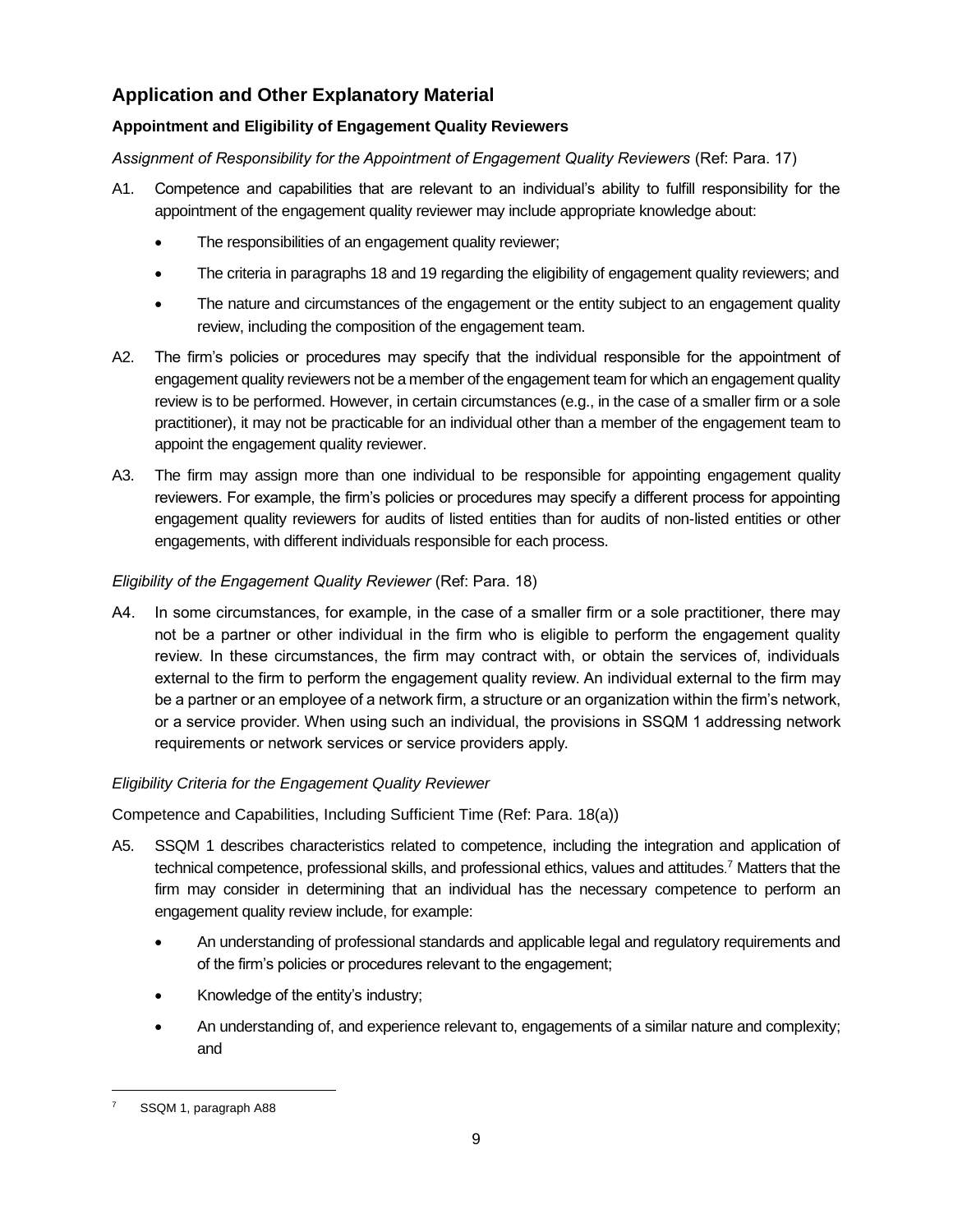- An understanding of the responsibilities of the engagement quality reviewer in performing and documenting the engagement quality review, which may be attained or enhanced by receiving relevant training from the firm.
- A6. The conditions, events, circumstances, actions or inactions considered by the firm in determining that an engagement quality review is an appropriate response to address one or more quality risk(s) $8$  may be an important consideration in the firm's determination of the competence and capabilities required to perform the engagement quality review for that engagement. Other considerations that the firm may take into account in determining whether the engagement quality reviewer has the competence and capabilities, including sufficient time, needed to evaluate the significant judgments made by the engagement team and the conclusions reached thereon include, for example:
	- The nature of the entity.
	- The specialization and complexity of the industry or regulatory environment in which the entity operates.
	- The extent to which the engagement relates to matters requiring specialized expertise (e.g., with respect to information technology (IT) or specialized areas of accounting or auditing), or scientific and engineering expertise, such as may be needed for certain assurance engagements. Also see paragraph A19.
- A7. In evaluating the competence and capabilities of an individual who may be appointed as an engagement quality reviewer, the findings arising from the firm's monitoring activities (e.g., findings from the inspection of engagements for which the individual was an engagement team member or engagement quality reviewer) or the results of external inspections may also be relevant considerations.
- A8. A lack of appropriate competence or capabilities affects the ability of the engagement quality reviewer to exercise appropriate professional judgment in performing the review. For example, an engagement quality reviewer who lacks relevant industry experience may not possess the ability or confidence necessary to evaluate and, where appropriate, challenge significant judgments made, and the exercise of professional skepticism, by the engagement team on a complex, industry-specific accounting or auditing matter.

## Appropriate Authority (Ref: Para. 18(a))

- A9. Actions at the firm level help to establish the authority of the engagement quality reviewer. For example, by creating a culture of respect for the role of the engagement quality reviewer, the engagement quality reviewer is less likely to experience pressure from the engagement partner or other personnel to inappropriately influence the outcome of the engagement quality review. In some cases, the engagement quality reviewer's authority may be enhanced by the firm's policies or procedures to address differences of opinion, which may include actions the engagement quality reviewer may take when a disagreement occurs between the engagement quality reviewer and the engagement team.
- A10. The authority of the engagement quality reviewer may be diminished when:
	- The culture within the firm promotes respect for authority only of personnel at a higher level of hierarchy within the firm.
	- The engagement quality reviewer has a reporting line to the engagement partner, for example, when the engagement partner holds a leadership position in the firm or is responsible for determining the compensation of the engagement quality reviewer.

<sup>8</sup> SSQM 1, paragraph A134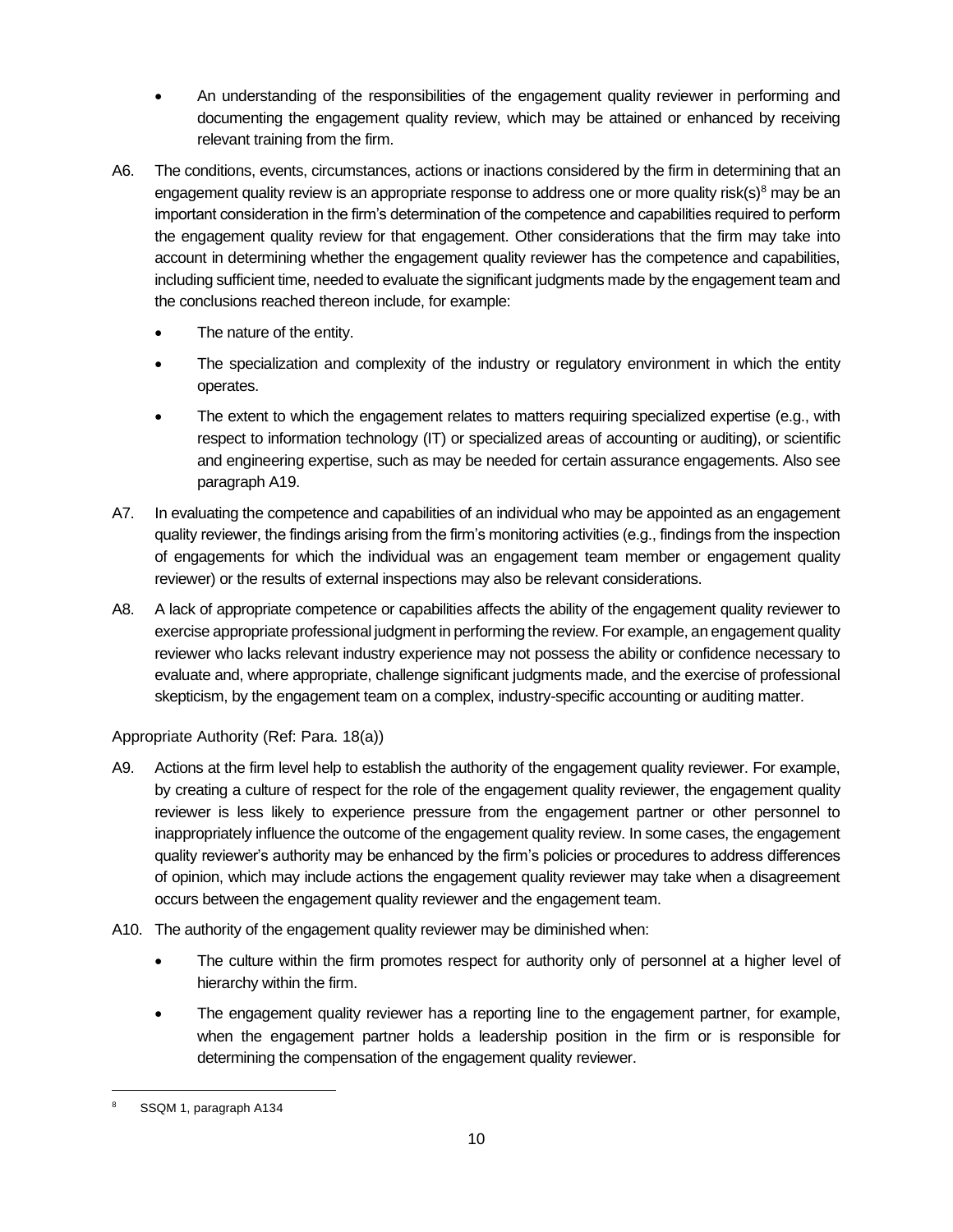Public Sector Considerations

A11. In the public sector, an auditor (e.g., an Auditor General, or other suitably qualified individual appointed on behalf of the Auditor General) may act in a role equivalent to that of the engagement partner with overall responsibility for public sector audits. In such circumstances, the selection of the engagement quality reviewer may include consideration of the need for independence and the ability of the engagement quality reviewer to provide an objective evaluation.

Relevant Ethical Requirements (Ref: Para. 13(c), 18(b))

- A12. The relevant ethical requirements that are applicable when undertaking an engagement quality review may vary, depending on the nature and circumstances of the engagement or the entity. Various provisions of relevant ethical requirements may apply only to individual professional accountants, such as an engagement quality reviewer, and not the firm itself.
- A13. Relevant ethical requirements may include specific independence requirements that would apply to individual professional accountants, such as an engagement quality reviewer. Relevant ethical requirements may also include provisions that address threats to independence created by long association with an audit or assurance client. The application of any such provisions dealing with long association is distinct from, but may need to be taken into consideration in applying, the required coolingoff period in accordance with paragraph 19.

Threats to the objectivity of the engagement quality reviewer

- A14. Threats to the engagement quality reviewer's objectivity may be created by a broad range of facts and circumstances. For example:
	- A self-review threat may be created when the engagement quality reviewer previously was involved with significant judgments made by the engagement team, in particular as the engagement partner or other engagement team member.
	- A familiarity or self-interest threat may arise when the engagement quality reviewer is a close or immediate family member of the engagement partner or another member of the engagement team, or through close personal relationships with members of the engagement team.
	- An intimidation threat may be created when actual or perceived pressure is exerted on the engagement quality reviewer (e.g., when the engagement partner is an aggressive or dominant individual, or the engagement quality reviewer has a reporting line to the engagement partner).
- A15. Relevant ethical requirements may include requirements and guidance to identify, evaluate and address threats to objectivity. For example, the ISCA Code provides specific guidance, including examples of:
	- Circumstances where threats to objectivity may be created when a professional accountant is appointed as an engagement quality reviewer;
	- Factors that are relevant in evaluating the level of such threats; and
	- Actions, including safeguards, that might address such threats.

Law or Regulation Relevant to the Eligibility of the Engagement Quality Reviewer (Ref: Para. 18(c))

A16. Law or regulation may prescribe additional requirements regarding the eligibility of the engagement quality reviewer. For example, in some jurisdictions, the engagement quality reviewer may need to possess certain qualifications or be licensed to be able to perform the engagement quality review.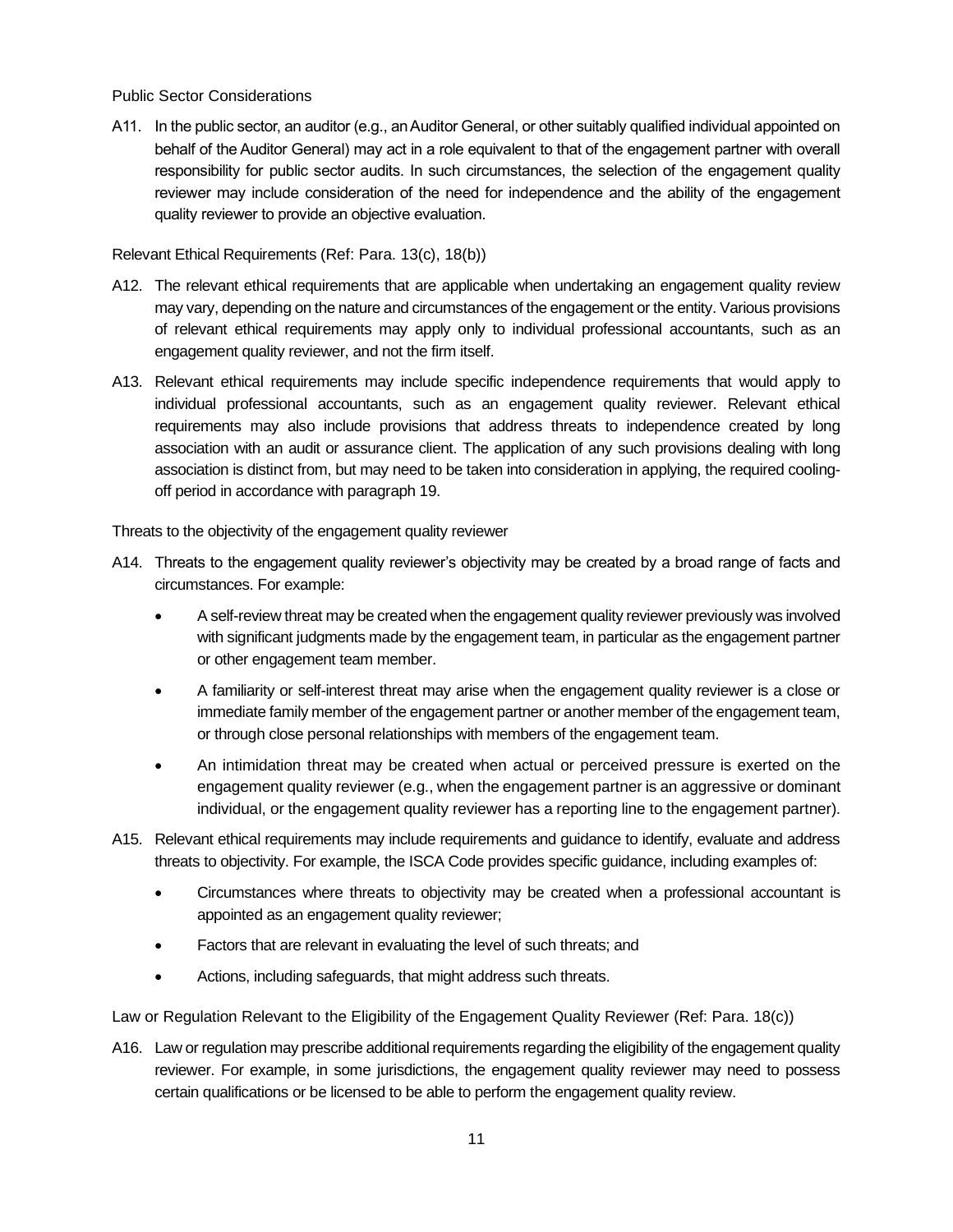#### *Cooling-Off Period for an Individual After Previously Serving as the Engagement Partner* (Ref: Para. 19)

- A17. In recurring engagements, the matters on which significant judgments are made often do not vary. Therefore, significant judgments made in prior periods may continue to affect judgments of the engagement team in subsequent periods. The ability of an engagement quality reviewer to perform an objective evaluation of significant judgments is therefore affected when the individual was previously involved with those judgments as the engagement partner. In such circumstances, it is important that appropriate safeguards are put in place to reduce threats to objectivity, in particular the self-review threat, to an acceptable level. Accordingly, this SSQM requires the firm to establish policies or procedures that specify a cooling-off period during which the engagement partner is precluded from being appointed as the engagement quality reviewer.
- A18. The firm's policies or procedures also may address whether a cooling-off period is appropriate for an individual other than the engagement partner before becoming eligible to be appointed as the engagement quality reviewer on that engagement. In this regard, the firm may consider the nature of that individual's role and previous involvement with the significant judgments made on the engagement. For example, the firm may determine that an engagement partner responsible for the performance of audit procedures on the financial information of a component in a group audit engagement may not be eligible to be appointed as the group engagement quality reviewer because of that audit partner's involvement in the significant judgments affecting the group audit engagement.

#### *Circumstances When the Engagement Quality Reviewer Uses Assistants* (Ref: Para. 20–21)

- A19. In certain circumstances, it may be appropriate for the engagement quality reviewer to be assisted by an individual or team of individuals with the relevant expertise. For example, highly specialized knowledge, skills or expertise may be useful for understanding certain transactions undertaken by the entity to help the engagement quality reviewer evaluate the significant judgments made by the engagement team related to those transactions.
- A20. The guidance in paragraph A14 may be helpful to the firm when establishing policies or procedures that address threats to objectivity of individuals who assist the engagement quality reviewer.
- A21. When the engagement quality reviewer is assisted by an individual external to the firm, the assistant's responsibilities, including those related to compliance with relevant ethical requirements, may be set out in the contract or other agreement between the firm and the assistant.
- A22. The firm's policies or procedures may include responsibilities of the engagement quality reviewer to:
	- Consider whether assistants understand their instructions and whether the work is being carried out in accordance with the planned approach to the engagement quality review; and
	- Address matters raised by assistants, considering their significance and modifying the planned approach appropriately.

## *Impairment of the Engagement Quality Reviewer's Eligibility to Perform the Engagement Quality Review (Ref:* Para. 22–23)

- A23. Factors that may be relevant to the firm in considering whether the eligibility of the engagement quality reviewer to perform the engagement quality review is impaired include:
	- Whether changes in the circumstances of the engagement result in the engagement quality reviewer no longer having the appropriate competence and capabilities to perform the review;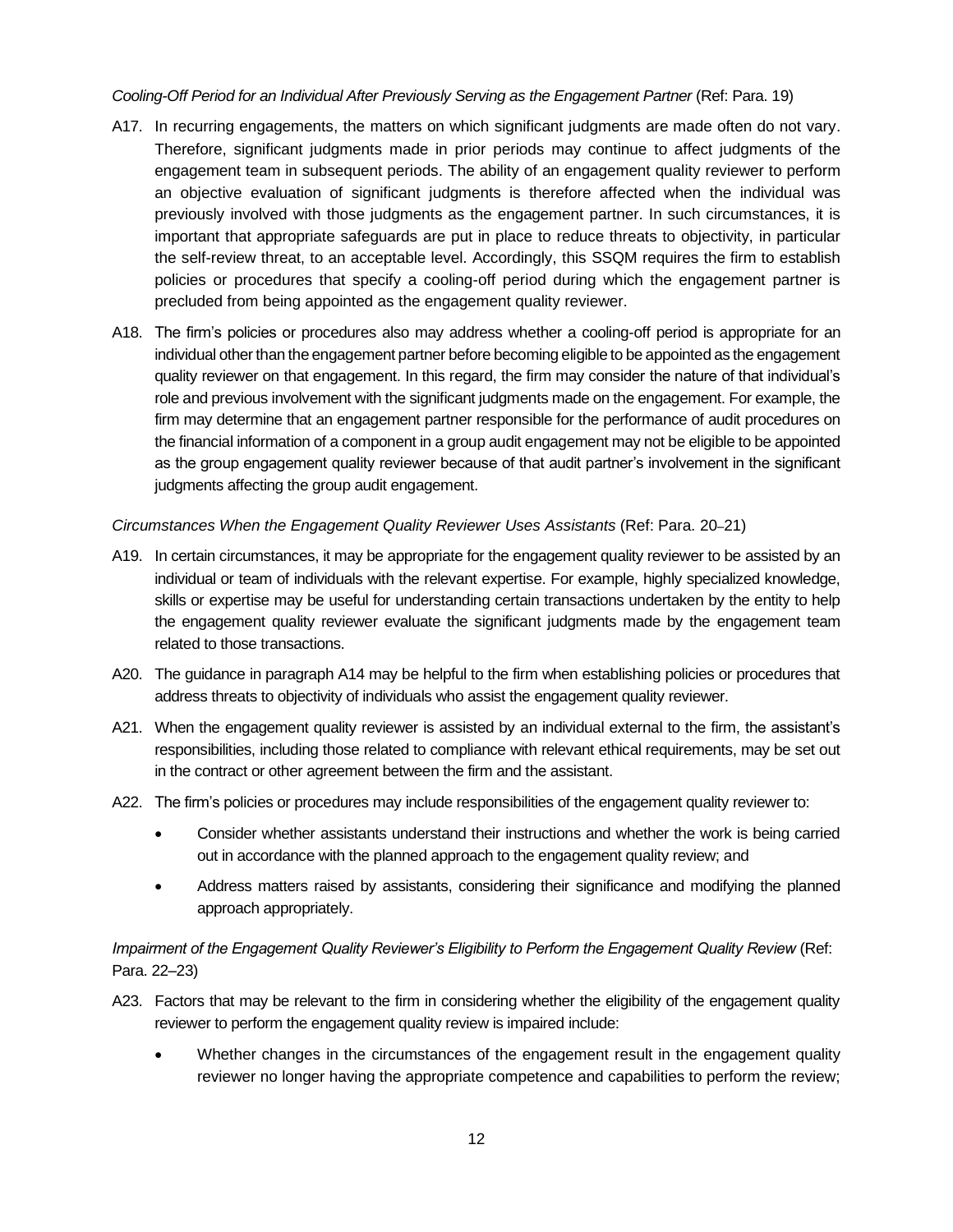- Whether changes in the other responsibilities of the engagement quality reviewer indicate that the individual no longer has sufficient time to perform the review; or
- Notification from the engagement quality reviewer in accordance with paragraph 23.
- A24. In circumstances in which the engagement quality reviewer's eligibility to perform the engagement quality review becomes impaired, the firm's policies or procedures may set out a process by which alternative eligible individuals are identified. The firm's policies or procedures may also address the responsibility of the individual appointed to replace the engagement quality reviewer to perform procedures sufficient to fulfill the requirements of this SSQM with respect to the performance of the engagement quality review. Such policies or procedures may further address the need for consultation in such circumstances.

## **Performance of the Engagement Quality Review** (Ref: Para. 24–27)

#### *Engagement Partner Responsibilities in Relation to the Engagement Quality Review (Ref: Para. 24(b))*

- A25. SSA 220 (Revised)<sup>9</sup> establishes the requirements for the engagement partner in audit engagements for which an engagement quality review is required, including:
	- Determining that an engagement quality reviewer has been appointed;
	- Cooperating with the engagement quality reviewer and informing other members of the engagement team of their responsibility to do so;
	- Discussing significant matters and significant judgments arising during the audit engagement, including those identified during the engagement quality review, with the engagement quality reviewer; and
	- Not dating the auditor's report until the completion of the engagement quality review.
- A26. SSAE 3000 (Revised)<sup>10</sup> also establishes requirements for the engagement partner in relation to the engagement quality review.

#### *Discussions Between the Engagement Quality Reviewer and the Engagement Team* (Ref: Para. 24(c))

A27. Frequent communication between the engagement team and engagement quality reviewer throughout the engagement may assist in facilitating an effective and timely engagement quality review. However, a threat to the objectivity of the engagement quality reviewer may be created depending on the timing and extent of the discussions with the engagement team about a significant judgment. The firm's policies or procedures may set out the actions to be taken by the engagement quality reviewer or the engagement team to avoid situations in which the engagement quality reviewer is, or may be perceived to be, making decisions on behalf of the engagement team. For example, in these circumstances the firm may require consultation about such significant judgments with other relevant personnel in accordance with the firm's consultation policies or procedures.

#### *Procedures Performed by the Engagement Quality Reviewer (Ref: Para. 25–27)*

A28. The firm's policies or procedures may specify the nature, timing and extent of the procedures performed by the engagement quality reviewer and also may emphasize the importance of the engagement quality reviewer exercising professional judgment in performing the review.

<sup>9</sup> Singapore Standard on Auditing (SSA) 220 (Revised), *Quality Management for an Audit of Financial Statements*, paragraph 36

<sup>10</sup> Singapore Standard on Assurance Engagements (SSAE) 3000 (Revised), *Assurance Engagements Other than Audits or Reviews of Historical Financial Information*, paragraph 36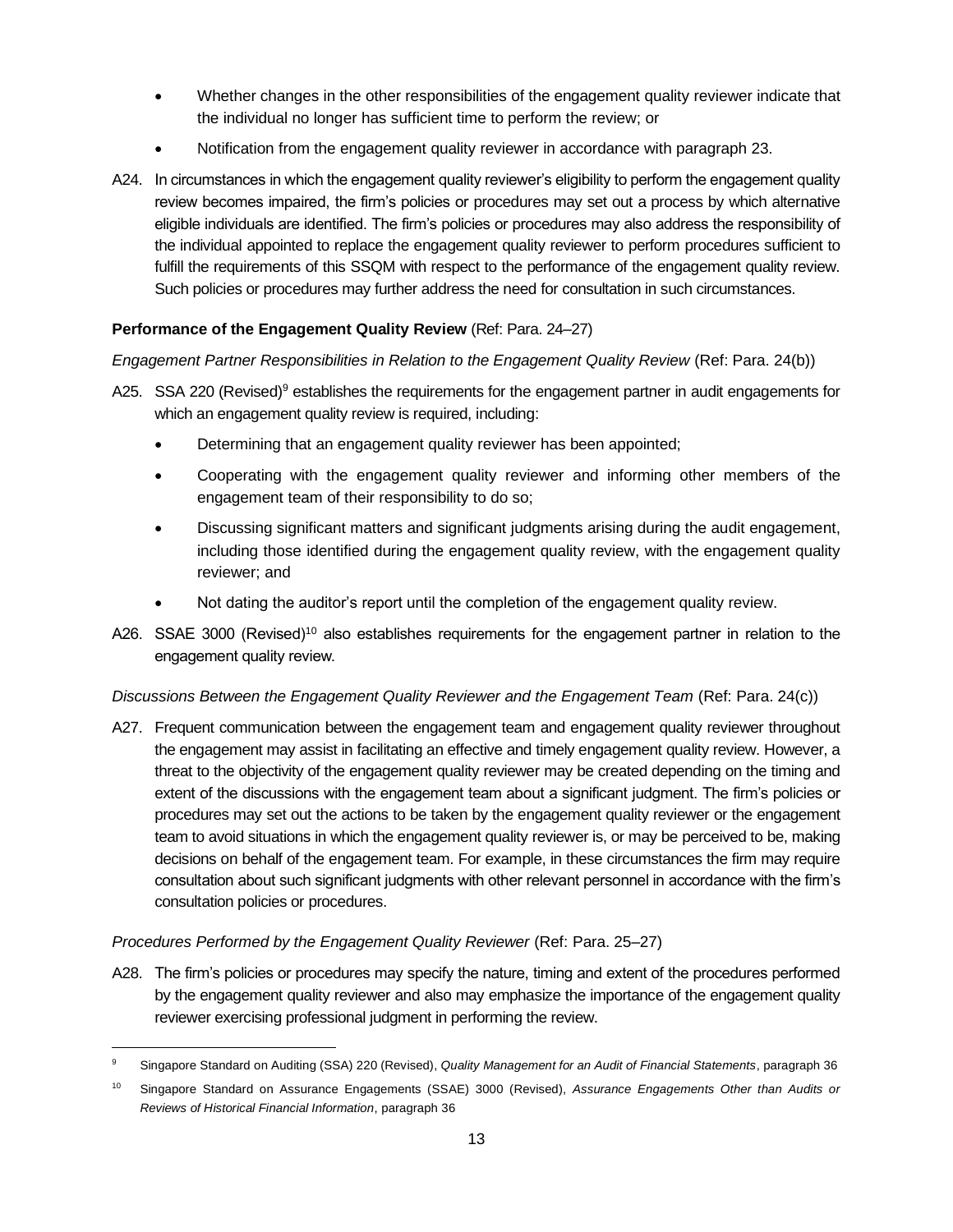- A29. The timing of the procedures performed by the engagement quality reviewer may depend on the nature and circumstances of the engagement or the entity, including the nature of the matters subject to the review. Timely review of the engagement documentation by the engagement quality reviewer throughout all stages of the engagement (e.g., planning, performing and reporting) allows matters to be promptly resolved to the engagement quality reviewer's satisfaction, on or before the date of the engagement report. For example, the engagement quality reviewer may perform procedures in relation to the overall strategy and plan for the engagement at the completion of the planning phase. Timely performance of the engagement quality review also may reinforce the exercise of professional judgment and, when applicable to the type of engagement, professional skepticism, by the engagement team in planning and performing the engagement.
- A30. The nature and extent of the engagement quality reviewer's procedures for a specific engagement may depend on, among other factors:
	- The reasons for the assessments given to quality risks,<sup>11</sup> for example, engagements performed for entities in emerging industries or with complex transactions.
	- Identified deficiencies, and the remedial actions to address the identified deficiencies, related to the firm's monitoring and remediation process, and any related guidance issued by the firm, which may indicate areas where more extensive procedures need to be performed by the engagement quality reviewer.
	- The complexity of the engagement.
	- The nature and size of the entity, including whether the entity is a listed entity.
	- Findings relevant to the engagement, such as the results of inspections undertaken by an external oversight authority in a prior period, or other concerns raised about the quality of the work of the engagement team.
	- Information obtained from the firm's acceptance and continuance of client relationships and specific engagements.
	- For assurance engagements, the engagement team's identification and assessment of, and responses to, risks of material misstatement in the engagement.
	- Whether members of the engagement team have cooperated with the engagement quality reviewer. The firm's policies or procedures may address the actions the engagement quality reviewer takes in circumstances when the engagement team has not cooperated with the engagement quality reviewer, for example, informing an appropriate individual in the firm so appropriate action can be taken to resolve the issue.
- A31. The nature, timing and extent of the engagement quality reviewer's procedures may need to change based on circumstances encountered in performing the engagement quality review.

#### Group Audit Considerations

A32. The performance of an engagement quality review for an audit of group financial statements may involve additional considerations for the individual appointed as the engagement quality reviewer for the group audit, depending on the size and complexity of the group. Paragraph 21(a) requires the firm's policies or procedures to require the engagement quality reviewer to take overall responsibility for the performance of the engagement quality review. In doing so, for larger and more complex group audits, the group

<sup>11</sup> SSQM 1, paragraph A49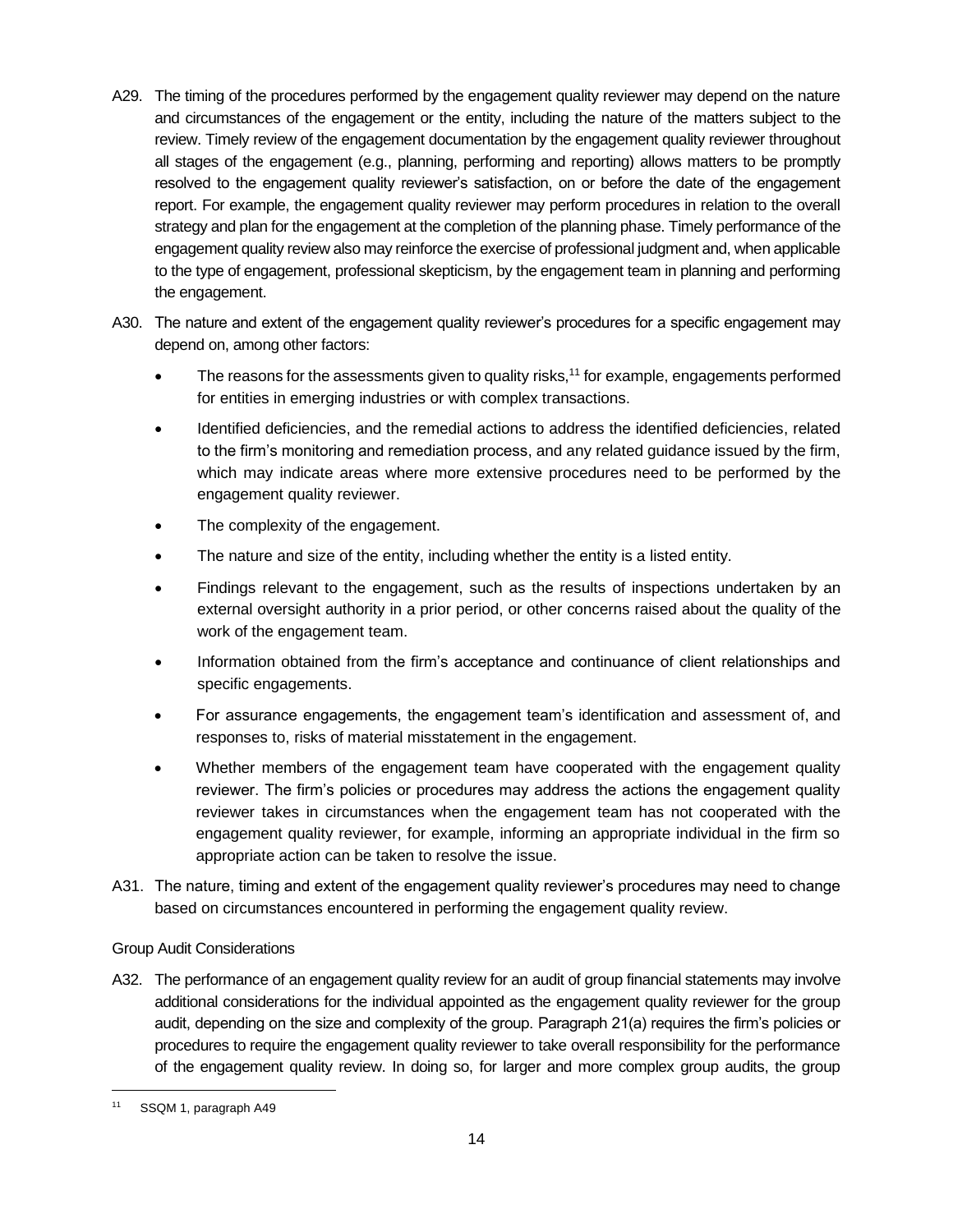engagement quality reviewer may need to discuss significant matters and significant judgments with key members of the engagement team other than the group engagement team (e.g., those responsible for performing audit procedures on the financial information of a component). In these circumstances, the engagement quality reviewer may be assisted by individuals in accordance with paragraph 20. The guidance in paragraph A22 may be helpful when the engagement quality reviewer for the group audit is using assistants.

A33. In some cases, an engagement quality reviewer may be appointed for an audit of an entity or business unit that is part of a group, for example, when such an audit is required by law, regulation or other reasons. In these circumstances, communication between the engagement quality reviewer for the group audit and the engagement quality reviewer for the audit of that entity or business unit may help the group engagement quality reviewer in fulfilling the responsibilities in accordance with paragraph 21(a). For example, this may be the case when the entity or business unit has been identified as a component for purposes of the group audit and significant judgments related to the group audit have been made at the component level.

Information Communicated by the Engagement Team and the Firm (Ref: Para. 25(a))

A34. Obtaining an understanding of information communicated by the engagement team and the firm in accordance with paragraph 25(a) may assist the engagement quality reviewer in understanding the significant judgments that may be expected for the engagement. Such an understanding may also provide the engagement quality reviewer with a basis for discussions with the engagement team about the significant matters and significant judgments made in planning, performing and reporting on the engagement. For example, a deficiency identified by the firm may relate to significant judgments made by other engagement teams for certain accounting estimates for a particular industry. When this is the case, such information may be relevant to the significant judgments made on the engagement with respect to those accounting estimates, and therefore may provide the engagement quality reviewer with a basis for discussions with the engagement team in accordance with paragraph 25(b).

Significant Matters and Significant Judgments (Ref: Para. 25(b)–25(c))

- A35. For audits of financial statements, SSA 220 (Revised)<sup>12</sup> requires the engagement partner to review audit documentation relating to significant matters<sup>13</sup> and significant judgments, including those relating to difficult or contentious matters identified during the engagement, and the conclusions reached.
- A36. For audits of financial statements, SSA 220 (Revised)<sup>14</sup> provides examples of significant judgments that may be identified by the engagement partner related to the overall audit strategy and audit plan for undertaking the engagement, the execution of the engagement and the overall conclusions reached by the engagement team.
- A37. For engagements other than audits of financial statements, the significant judgments made by the engagement team may depend on the nature and circumstances of the engagement or the entity. For example, in an assurance engagement performed in accordance with SSAE 3000 (Revised), the engagement team's determination of whether the criteria to be applied in the preparation of the

<sup>&</sup>lt;sup>12</sup> SSA 220 (Revised), paragraph 31

<sup>13</sup> SSA 230, *Audit Documentation*, paragraph 8(c)

<sup>14</sup> SSA 220 (Revised), paragraph A92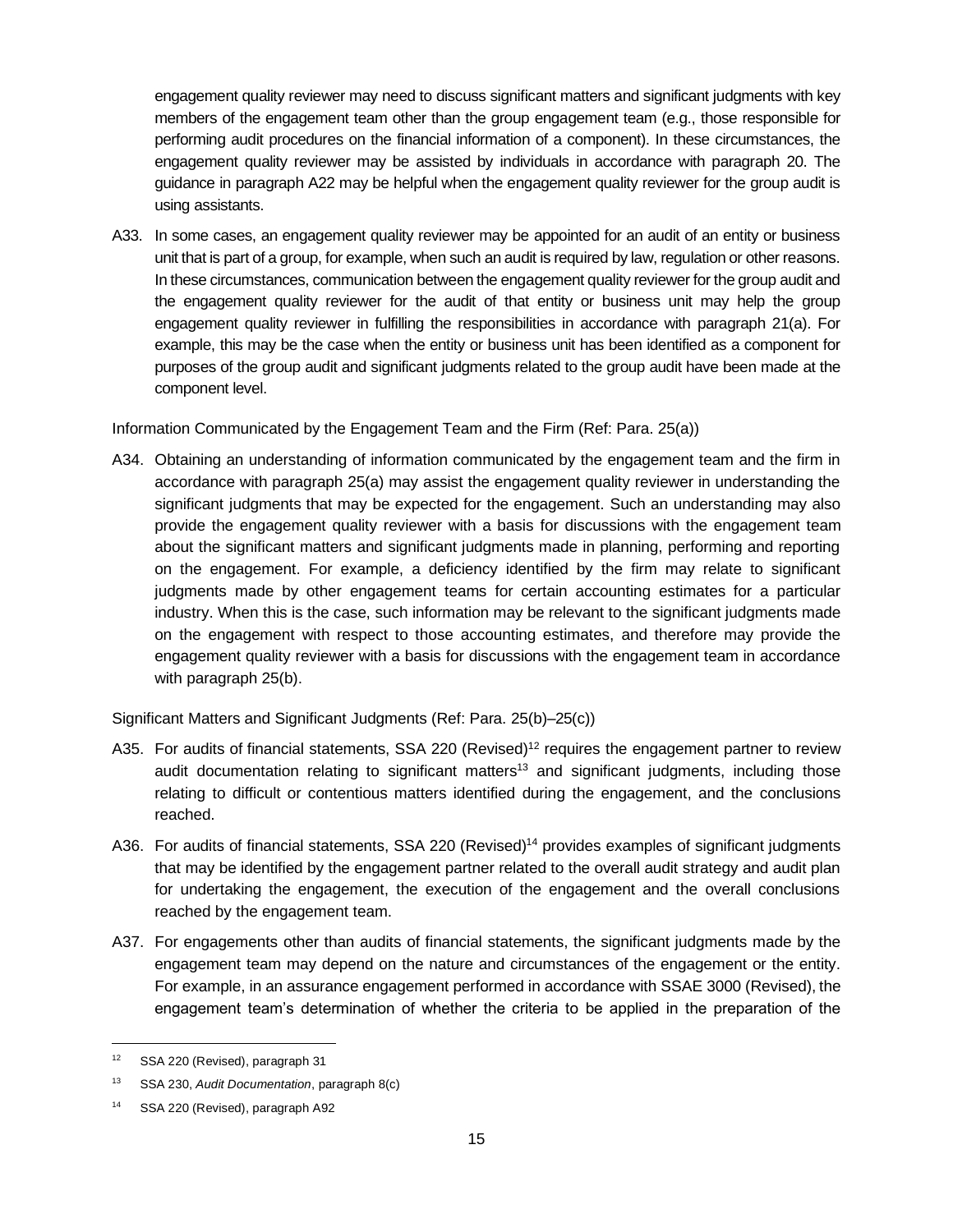subject matter information are suitable for the engagement may involve or require significant judgment.

- A38. In performing the engagement quality review, the engagement quality reviewer may become aware of other areas where significant judgments would have been expected to be made by the engagement team for which further information may be needed about the engagement team's procedures performed or the basis for conclusions reached. In those circumstances, discussions with the engagement quality reviewer may result in the engagement team concluding that additional procedures need to be performed.
- A39. The information obtained in accordance with paragraphs 25(a) and 25(b), and the review of selected engagement documentation, assists the engagement quality reviewer in evaluating the engagement team's basis for making the significant judgments. Other considerations that may be relevant to the engagement quality reviewer's evaluation include, for example:
	- Remaining alert to changes in the nature and circumstances of the engagement or the entity that may result in changes in the significant judgments made by the engagement team;
	- Applying an unbiased view in evaluating responses from the engagement team; and
	- Following up on inconsistencies identified in reviewing engagement documentation, or inconsistent responses by the engagement team to questions relating to the significant judgments made.
- A40. The firm's policies or procedures may specify engagement documentation to be reviewed by the engagement quality reviewer. In addition, such policies or procedures may indicate that the engagement quality reviewer exercises professional judgment in selecting additional engagement documentation to be reviewed relating to significant judgments made by the engagement team.
- A41. Discussions about significant judgments with the engagement partner, and if applicable, other members of the engagement team, together with the engagement team's documentation, may assist the engagement quality reviewer in evaluating the exercise of professional skepticism, when applicable to the engagement, by the engagement team in relation to those significant judgments.
- A42. For audits of financial statements, SSA 220 (Revised)<sup>15</sup> provides examples of the impediments to the exercise of professional skepticism at the engagement level, unconscious auditor biases that may impede the exercise of professional skepticism, and possible actions that the engagement team may take to mitigate impediments to the exercise of professional skepticism at the engagement level.
- A43. For audits of financial statements, the requirements and relevant application material in SSA 315 (Revised 2021),<sup>16</sup> SSA 540 (Revised)<sup>17</sup> and other SSAs also provide examples of areas in an audit where the auditor exercises professional skepticism, or examples of where appropriate documentation may help provide evidence about how the auditor exercised professional skepticism. Such guidance may also assist the engagement quality reviewer in evaluating the exercise of professional skepticism by the engagement team.

<sup>15</sup> SSA 220 (Revised), paragraphs A34-A36

<sup>16</sup> SSA 315 (Revised 2021), *Identifying and Assessing the Risks of Material Misstatement*, paragraph A238

<sup>17</sup> SSA 540 (Revised), *Auditing Accounting Estimates and Related Disclosures*, paragraph A11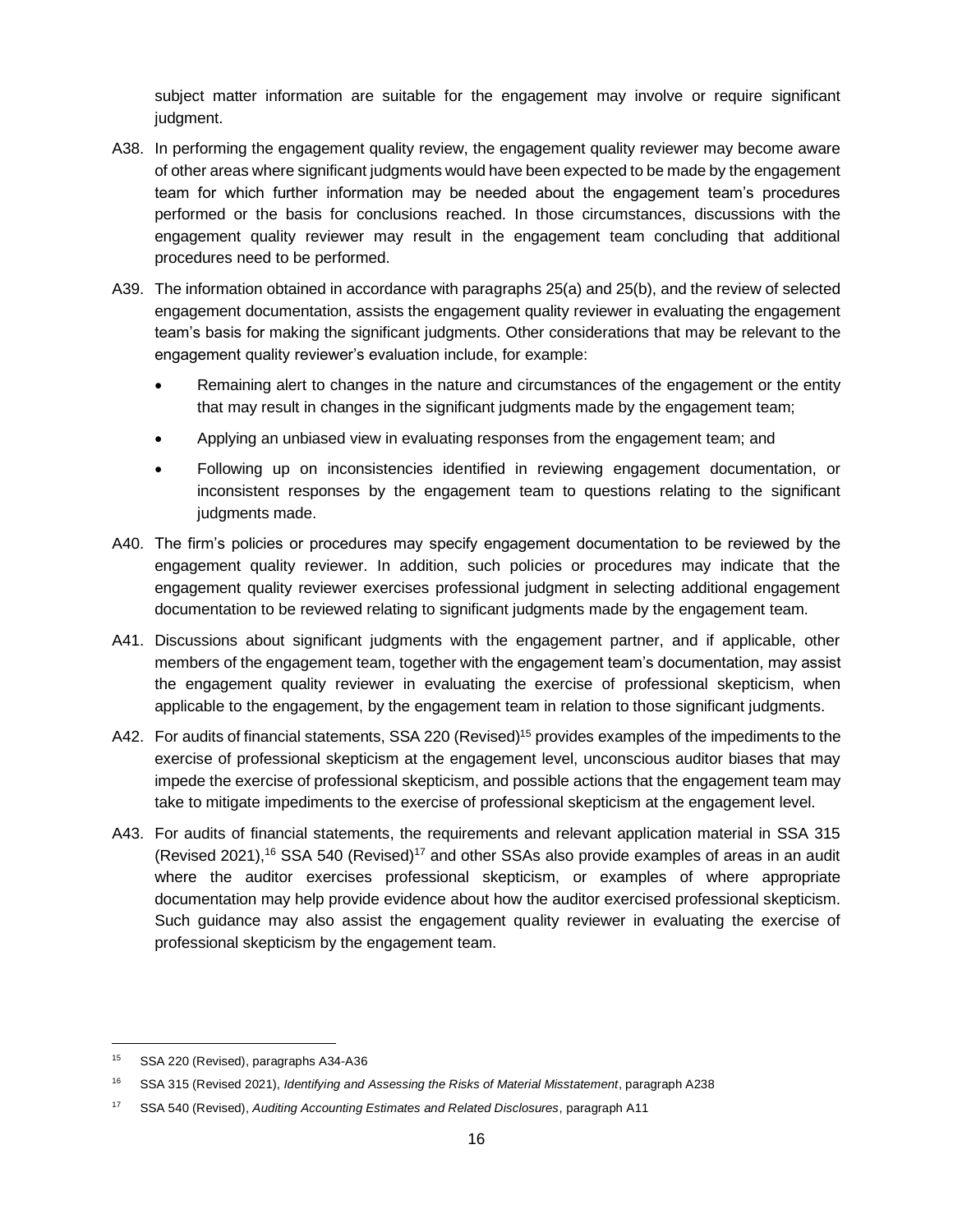Whether Relevant Ethical Requirements Relating to Independence Have Been Fulfilled (Ref: Para. 25(d))

A44. SSA 220 (Revised)<sup>18</sup> requires the engagement partner, prior to dating the auditor's report, to take responsibility for determining whether relevant ethical requirements, including those related to independence, have been fulfilled.

Whether Consultation Has Taken Place on Difficult or Contentious Matters or Matters Involving Differences of Opinion (Ref: Para. 25(e))

A45. SSQM 1<sup>19</sup> addresses consultation on difficult or contentious matters and differences of opinion within the engagement team, or between the engagement team and the engagement quality reviewer or individuals performing activities within the firm's system of quality management.

Sufficient and Appropriate Involvement of the Engagement Partner on the Engagement (Ref: Para. 25(f))

A46. SSA 220 (Revised)<sup>20</sup> requires the engagement partner to determine, prior to dating the auditor's report, that the engagement partner's involvement has been sufficient and appropriate throughout the audit engagement such that the engagement partner has the basis for determining that the significant judgments made and the conclusions reached are appropriate given the nature and circumstances of the engagement. SSA 220 (Revised)<sup>21</sup> also indicates that the documentation of the involvement of the engagement partner may be accomplished in different ways. Discussions with the engagement team, and review of such engagement documentation, may assist the engagement quality reviewer's evaluation of the basis for the engagement partner's determination that the engagement partner's involvement has been sufficient and appropriate.

Review of Financial Statements and Engagement Reports (Ref: Para. 25(g))

- A47. For audits of financial statements, the engagement quality reviewer's review of the financial statements and auditor's report thereon may include consideration of whether the presentation and disclosure of matters relating to the significant judgments made by the engagement team are consistent with the engagement quality reviewer's understanding of those matters based on the review of selected engagement documentation, and discussions with the engagement team. In reviewing the financial statements, the engagement quality reviewer may also become aware of other areas where significant judgments would have been expected to be made by the engagement team for which further information may be needed about the engagement team's procedures or conclusions. The guidance in this paragraph also applies to review engagements, and the related engagement report.
- A48. For other assurance and related services engagements, the engagement quality reviewer's review of the engagement report and, when applicable, the subject matter information may include considerations similar to those described in paragraph A47 (e.g., whether the presentation or description of matters relating to the significant judgments made by the engagement team are consistent with the engagement quality reviewer's understanding based on the procedures performed in connection with the review).

<sup>18</sup> SSA 220 (Revised), paragraph 21

<sup>19</sup> SSQM 1, paragraphs 31(d), 31(e) and A79-A82

<sup>&</sup>lt;sup>20</sup> SSA 220 (Revised), paragraph  $40(a)$ 

<sup>&</sup>lt;sup>21</sup> SSA 220 (Revised), paragraph A118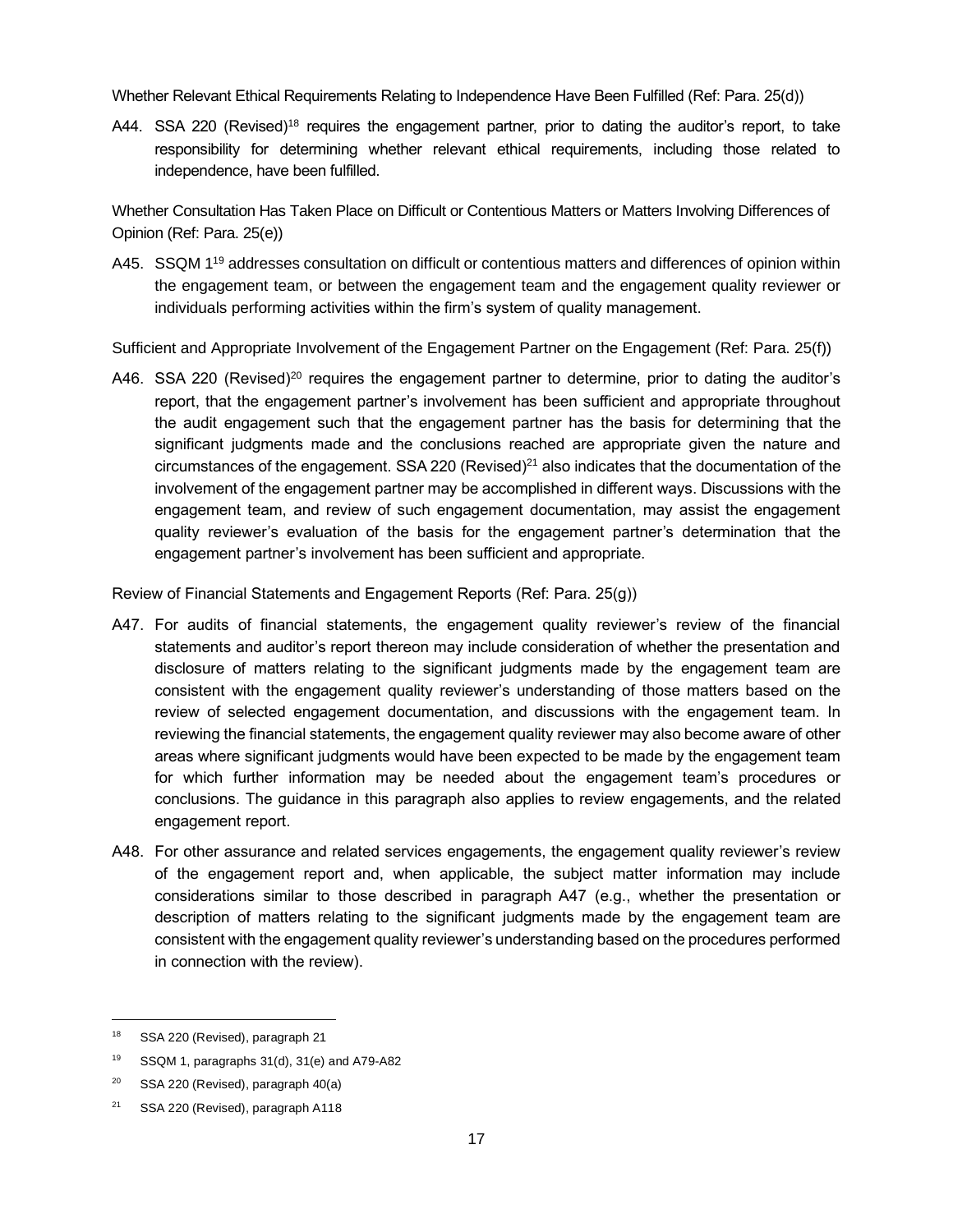Unresolved Concerns of the Engagement Quality Reviewer (Ref: Para. 26)

A49. The firm's policies or procedures may specify the individual(s) in the firm to be notified if the engagement quality reviewer has unresolved concerns that the significant judgments made by the engagement team, or the conclusions reached thereon, are not appropriate. Such individual(s) may include the individual assigned the responsibility for the appointment of engagement quality reviewers. With respect to such unresolved concerns, the firm's policies or procedures may also require consultation within or outside the firm (e.g., a professional or regulatory body).

#### **Documentation** (Ref: Para. 28–30)

- A50. Paragraphs 57 to 60 of SSQM 1 address the firm's documentation of its system of quality management. An engagement quality review performed in accordance with this SSQM is therefore subject to the documentation requirements in SSQM 1.
- A51. The form, content and extent of the documentation of the engagement quality review may depend on factors such as:
	- The nature and complexity of the engagement;
	- The nature of the entity;
	- The nature and complexity of the matters subject to the engagement quality review; and
	- The extent of the engagement documentation reviewed.
- A52. The performance and notification of the completion of the engagement quality review may be documented in a number of ways. For example, the engagement quality reviewer may document the review of engagement documentation electronically in the IT application for the performance of the engagement. Alternatively, the engagement quality reviewer may document the review through means of a memorandum. The engagement quality reviewer's procedures may also be documented in other ways, for example, in the minutes of the engagement team's discussions where the engagement quality reviewer was present.
- A53. Paragraph 24(b) requires that the firm's policies or procedures preclude the engagement partner from dating the engagement report until the completion of the engagement quality review, which includes resolving matters raised by the engagement quality reviewer. Provided that all requirements with respect to the performance of the engagement quality review have been fulfilled, the documentation of the review may be finalized after the date of the engagement report, but before the assembly of the final engagement file. However, firm policies or procedures may specify that the documentation of the engagement quality review needs to be finalized on or before the date of the engagement report.